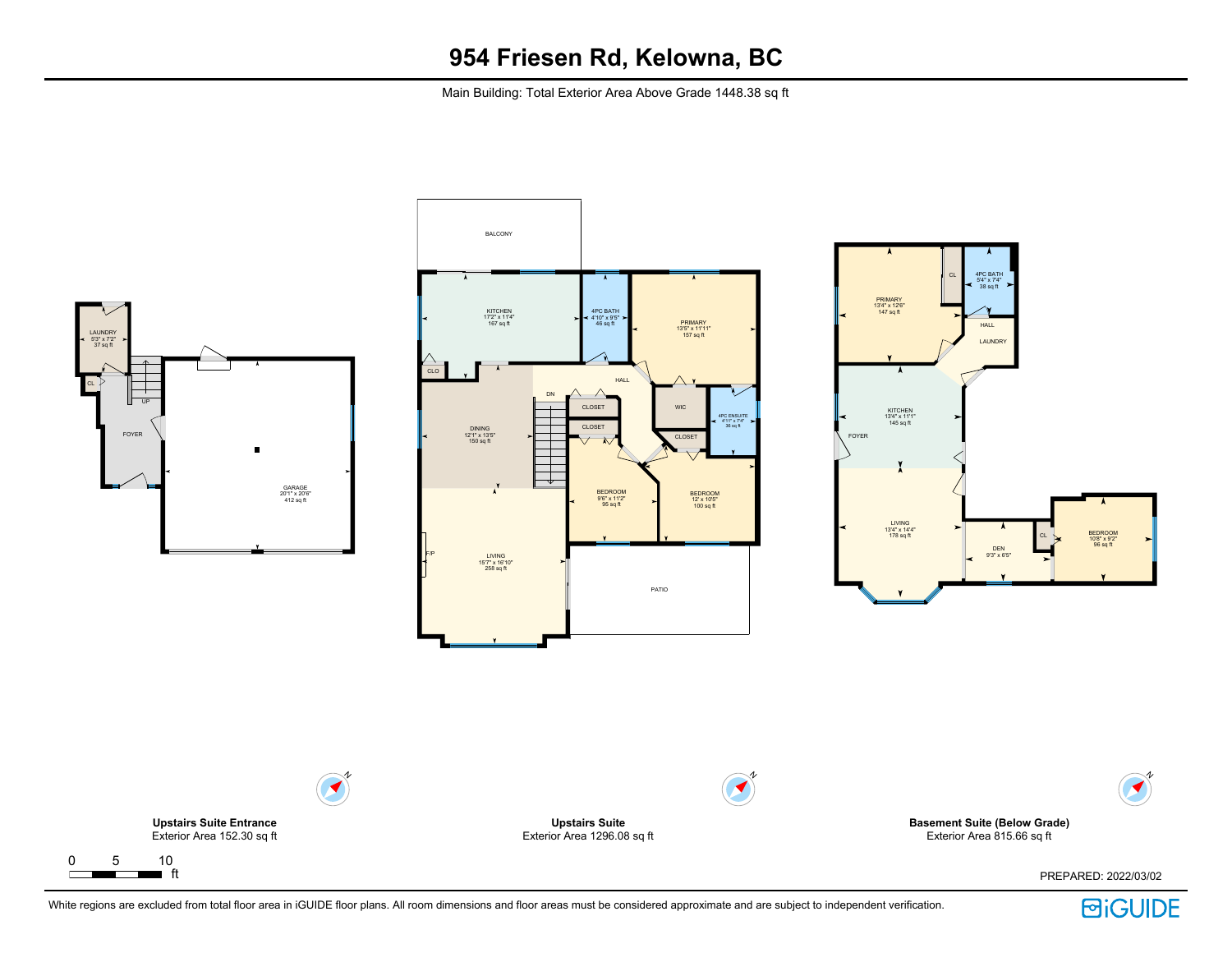# **954 Friesen Rd, Kelowna, BC**

**Upstairs Suite Entrance** Total Exterior Area 152.30 sq ft Total Interior Area 123.35 sq ft





White regions are excluded from total floor area in iGUIDE floor plans. All room dimensions and floor areas must be considered approximate and are subject to independent verification.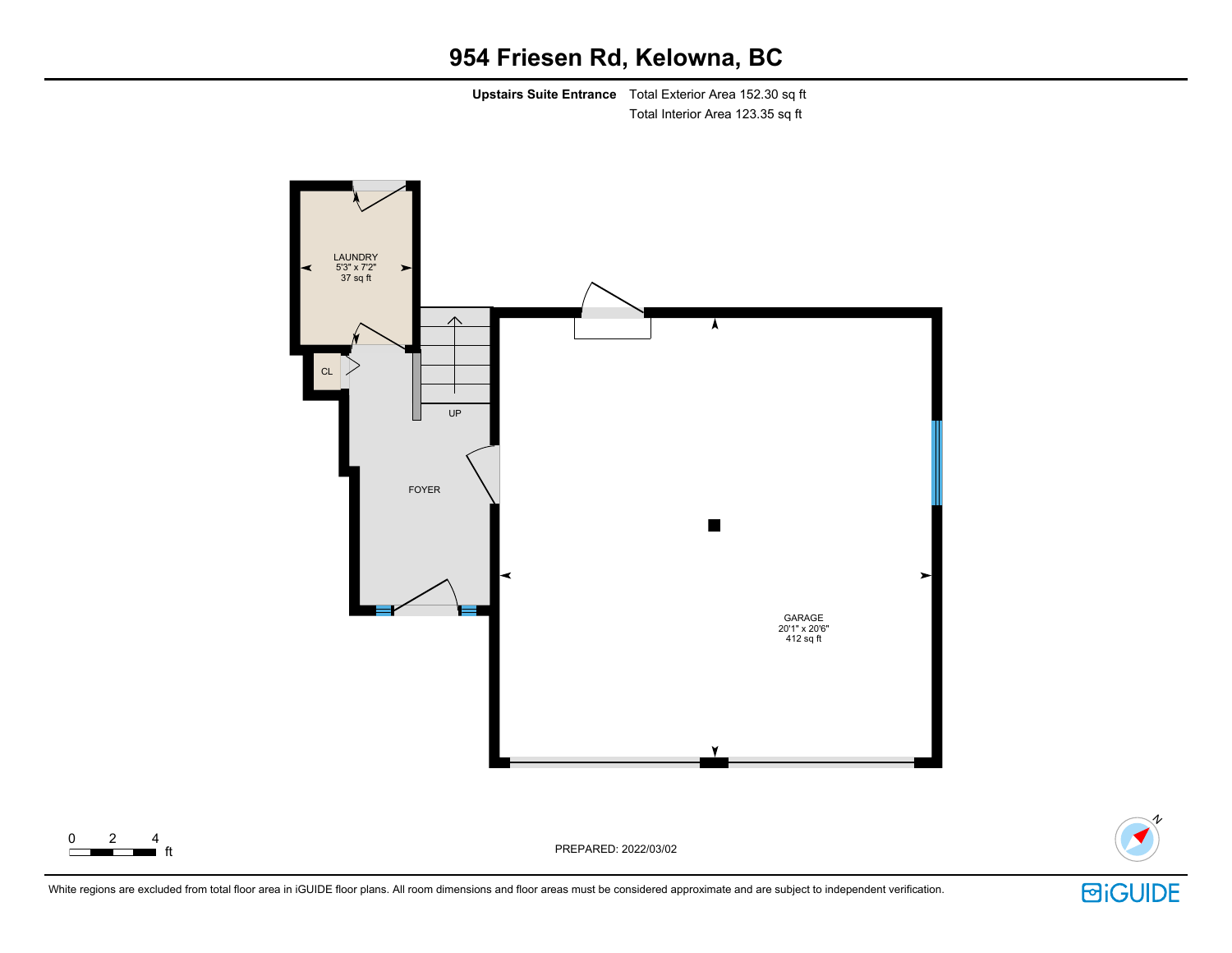# **954 Friesen Rd, Kelowna, BC**

**Upstairs Suite** Total Exterior Area 1296.08 sq ft

Total Interior Area 1218.92 sq ft





White regions are excluded from total floor area in iGUIDE floor plans. All room dimensions and floor areas must be considered approximate and are subject to independent verification.

**回iGUIDE**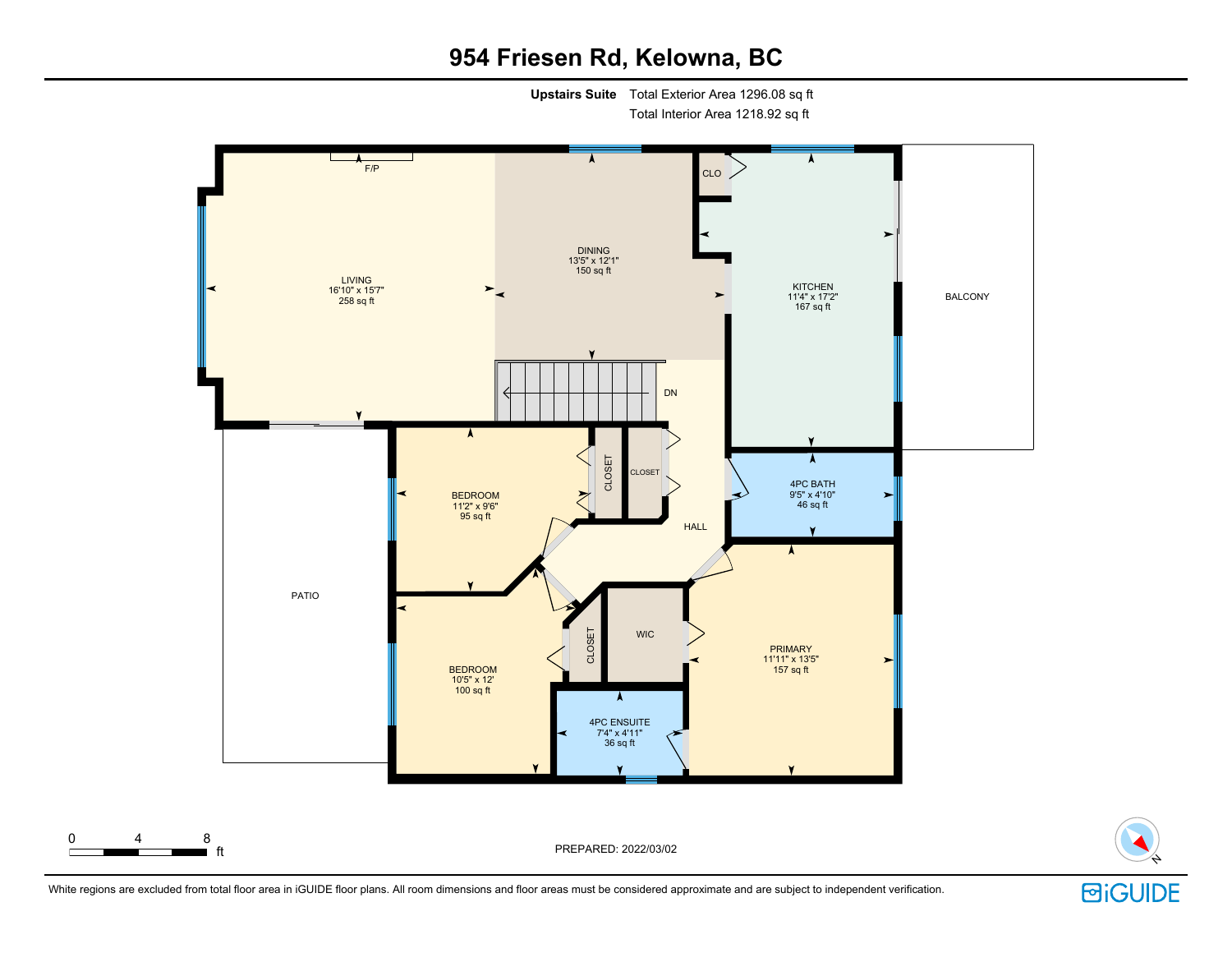# **954 Friesen Rd, Kelowna, BC**

**Basement Suite (Below Grade)** Total Exterior Area 815.66 sq ft Total Interior Area 735.67 sq ft





White regions are excluded from total floor area in iGUIDE floor plans. All room dimensions and floor areas must be considered approximate and are subject to independent verification.

0 3 6<br><del>0 3 6</del> ft

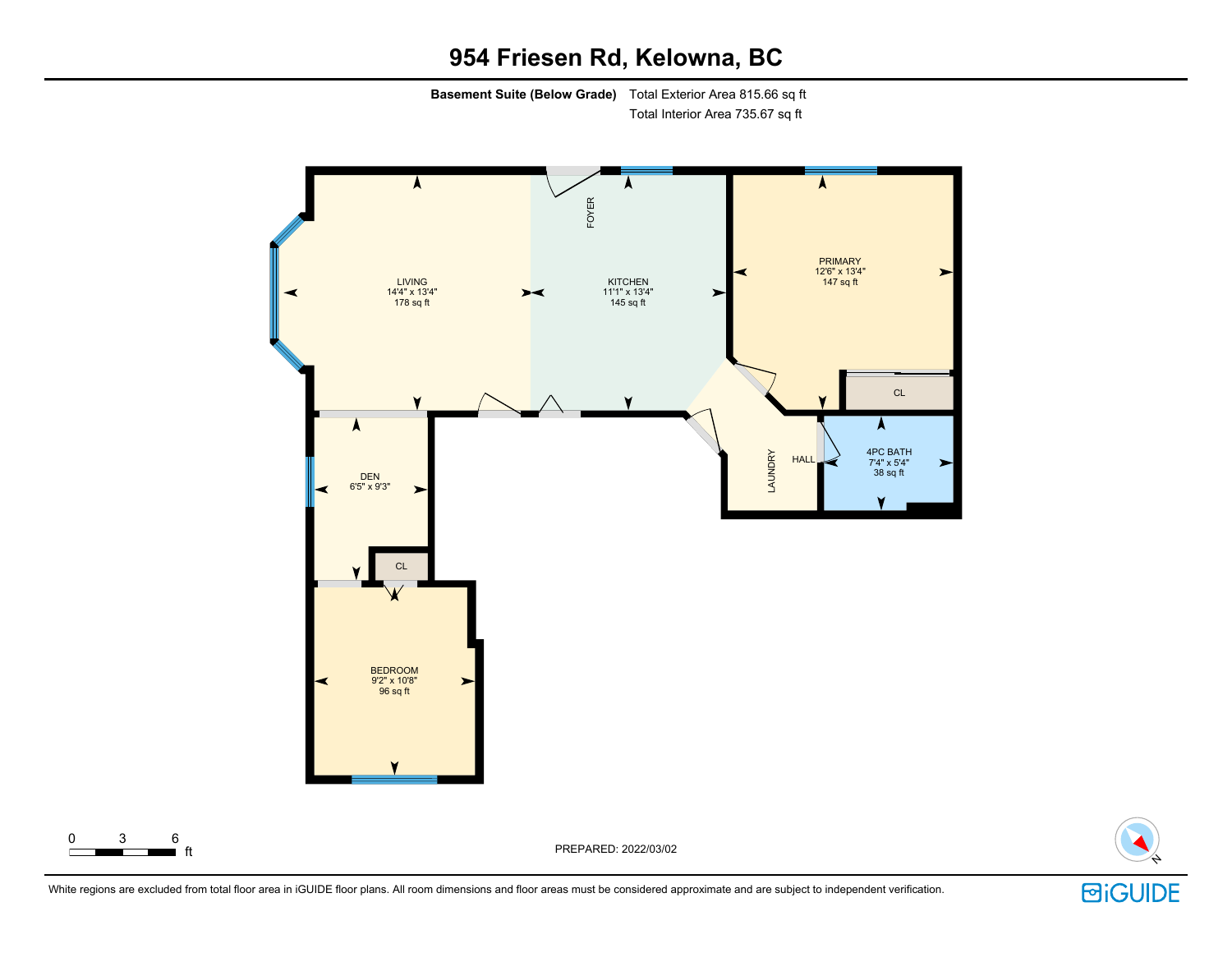# **Property Details**

#### **Room Measurements**

Only major rooms are listed. Some listed rooms may be excluded from total interior floor area (e.g. garage). Room dimensions are largest length and width; parts of room may be smaller. Room area is not always equal to product of length and width.

## **Main Building**

UPSTAIRS SUITE ENTRANCE Garage: 20'1" x 20'6" | 412 sq ft Laundry: 5'3" x 7'2" | 37 sq ft

## UPSTAIRS SUITE

4pc Bath: 4'10" x 9'5" | 46 sq ft 4pc Ensuite: 4'11" x 7'4" | 36 sq ft Bedroom: 12' x 10'5" | 100 sq ft Bedroom: 9'6" x 11'2" | 95 sq ft Dining: 12'1" x 13'5" | 150 sq ft Kitchen: 17'2" x 11'4" | 167 sq ft Living: 15'7" x 16'10" | 258 sq ft Primary: 13'5" x 11'11" | 157 sq ft

## BASEMENT SUITE

4pc Bath: 5'4" x 7'4" | 38 sq ft Bedroom: 10'8" x 9'2" | 96 sq ft Den: 9'3" x 6'5" Kitchen: 13'4" x 11'1" | 145 sq ft Living: 13'4" x 14'4" | 178 sq ft Primary: 13'4" x 12'6" | 147 sq ft

#### **Floor Area Information**

Floor areas include footprint area of interior walls. All displayed floor areas are rounded to two decimal places. Total area is computed before rounding and may not equal to sum of displayed floor areas.

## **Main Building**

UPSTAIRS SUITE ENTRANCE Interior Area: 123.35 sq ft Excluded Area: 411.71 sq ft Perimeter Wall Length: 58 ft Perimeter Wall Thickness: 6.0 in Exterior Area: 152.30 sq ft

## UPSTAIRS SUITE

Interior Area: 1218.92 sq ft Perimeter Wall Length: 155 ft Perimeter Wall Thickness: 6.0 in Exterior Area: 1296.08 sq ft

# BASEMENT SUITE (Below Grade) Interior Area: 735.67 sq ft Perimeter Wall Length: 160 ft Perimeter Wall Thickness: 6.0 in Exterior Area: 815.66 sq ft

## **Total Above Grade Floor Area**

Main Building Interior: 1342.26 sq ft Main Building Excluded: 411.71 sq ft **Main Building Exterior: 1448.38 sq ft**